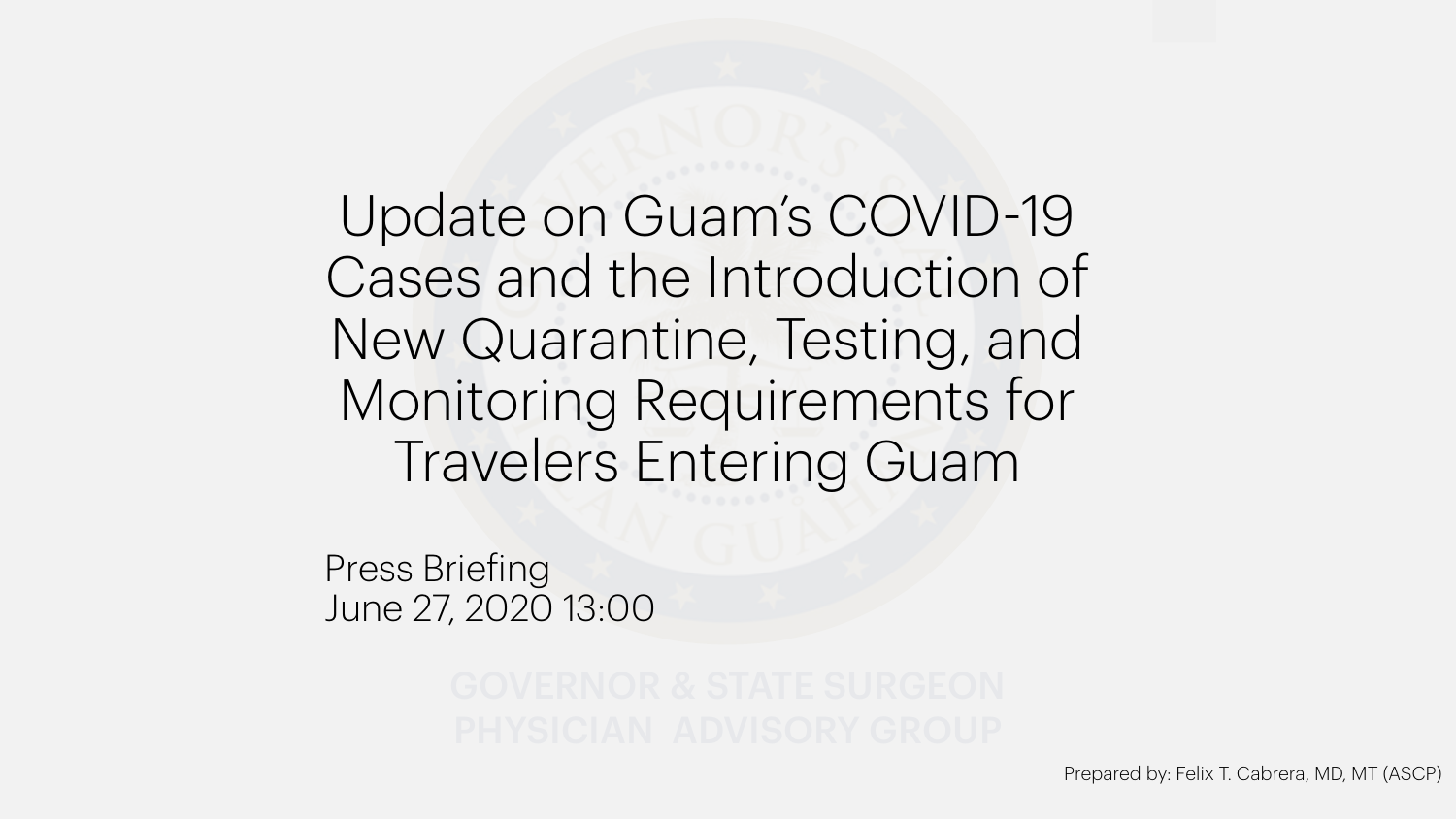# New Case Counts tell us the

# Test Positivity Rates tell us how wide of a net we are casting to

 $GOAL = Keep both as low as$ </u> possible

incidence of active cases. identify active cases.

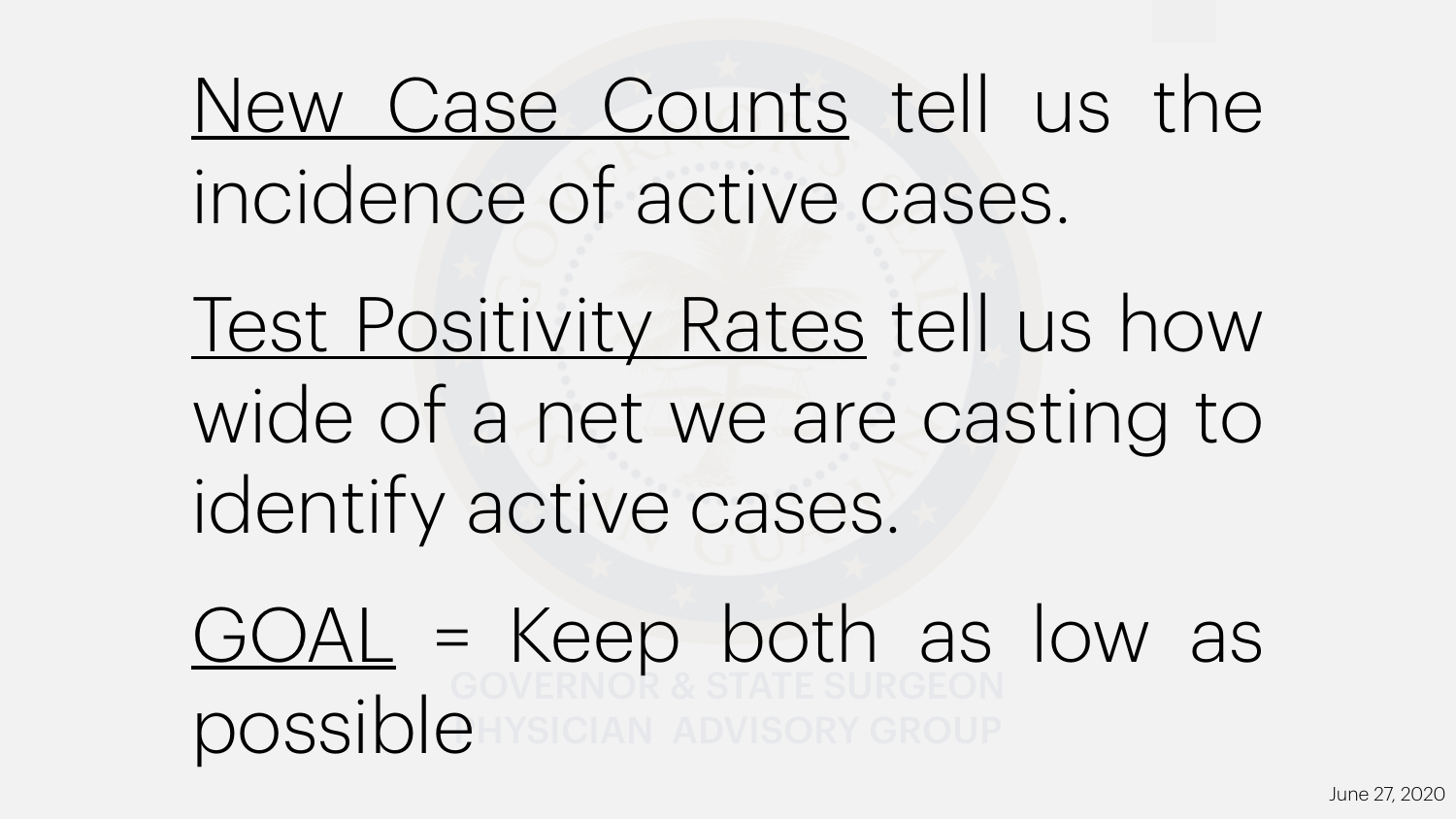New Cases (7-Day Rolling Avg)

New Cases (7-Day Rolling Avg)



## COVID-19 New Cases and Test Positivity Rates on Guam: For the Month of June to Present

New Case counts tell us the incidence of active cases, while Test Positivity Rate tells us how wide of a net we are casting to identify active cases.

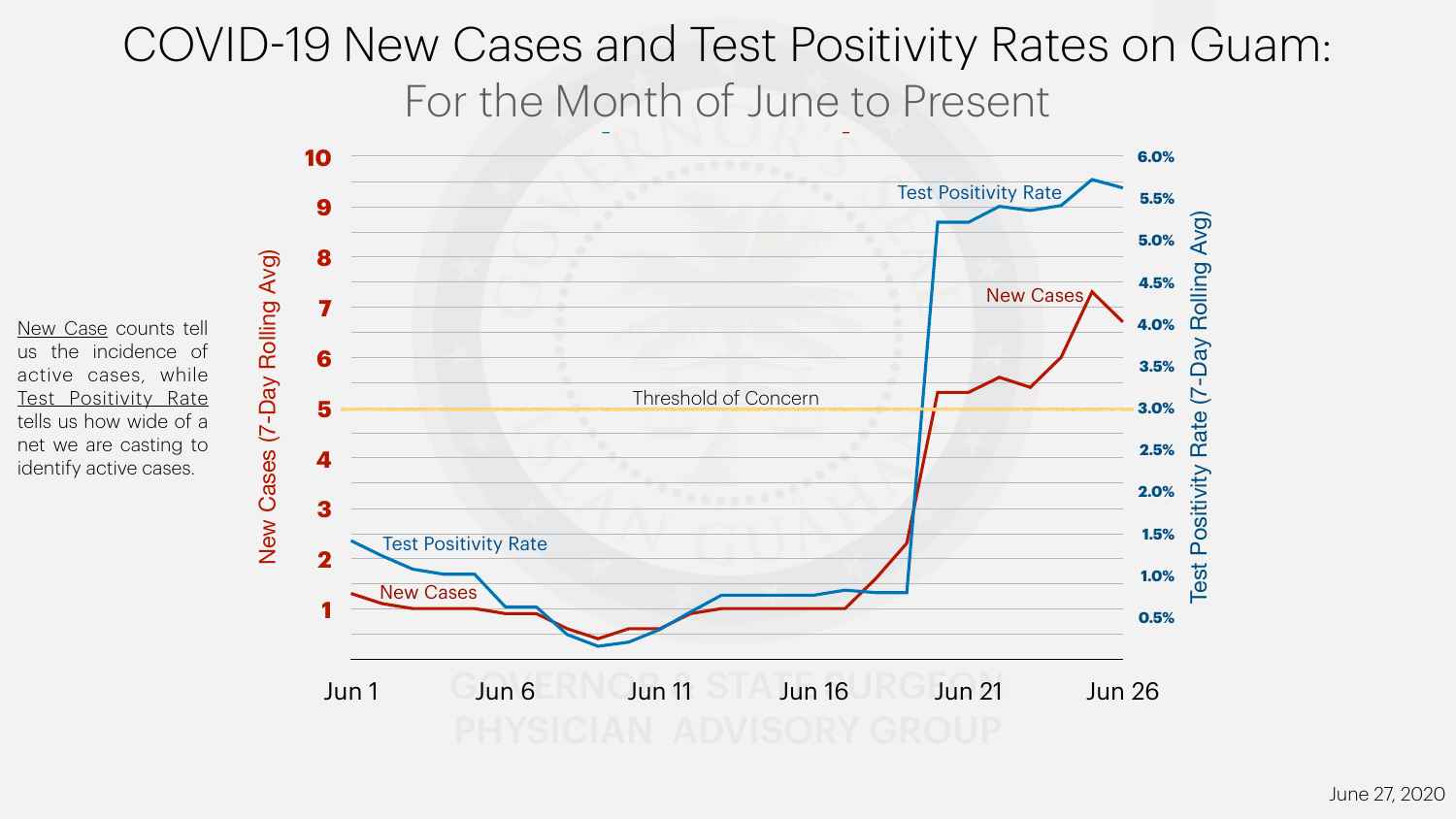

## *DAILY NEW CASES*  7-Day Rolling Average



that they are  $\overline{7}$ Y-axes. Daily New<br>Cases and Daily **8** Note the 2 different Cases and Daily New Tests have been scaled so comparable. For example, 300 new tests corresponds to 9 new cases, which is 3% of 300.



PHYSICIAN ADVISORY PRYSICIAL CONTRACT CONTRACT CONTRACT CONTRACT CONTRACT CONTRACT CONTRACT CONTRACT CONTRACT CON<br>
Principal of Tide— By using this scale design, the downtrend of Daily New Cases Source: Governor and and uptrend of Daily New Tests performed, visually intersects when test positivity rates start dropping below 3%. Countries that have considerably controlled their *COVID-19 spread have test positivity rates <3%. \*Staying in the green zone is one of the gated criteria in Guam's reopening efforts.* 

Source: Governor and State Surgeon's Physician Advisory Group, prepared by Felix Cabrera. Visualization adopted from Tomas Pueyo's methods in *Coronavirus: Learning How to Dance, Part 3: How to Do Testing and Contact Tracing,* published April 28, 2020 on [medium.com](https://medium.com/@tomaspueyo/coronavirus-how-to-do-testing-and-contact-tracing-bde85b64072e)



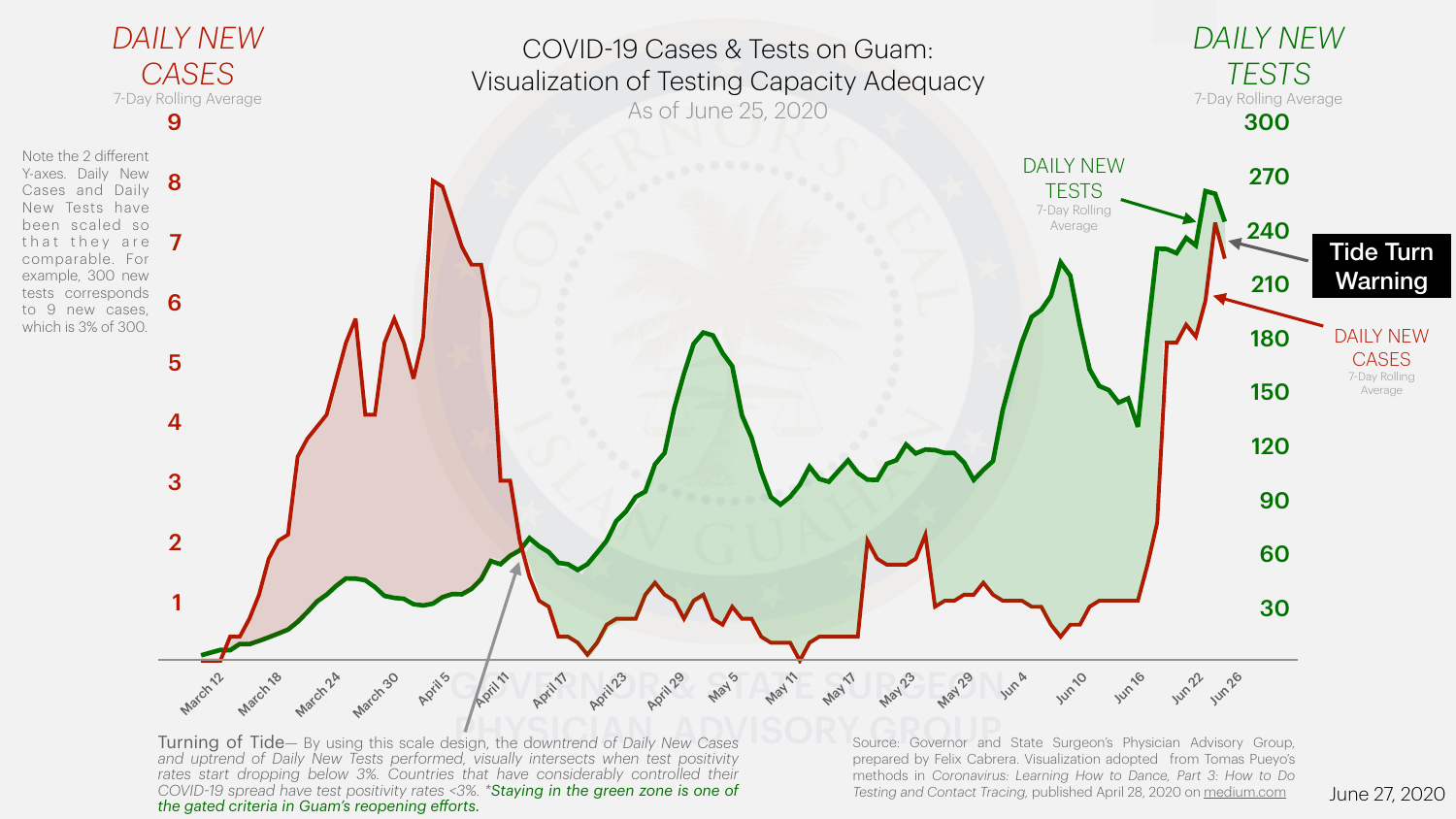



Relative Mobility of iOS Devices

Relative Mobility of iOS

**Devices** 



Sat, May 2, 2020

Sat, May 2, 2020

Mon, May 4, 2020

Mon, May 4, 2020

Wed, May 6, 2020

May 6,

Wed,

2020

Fri, May 8, 2020

Fri,

May 8, 2020

Sun, May 10

Sun, May 10

PCOR1 PCOR2

Tue, May 12

Tue, May 12

Thr, May 14

Thr, May 14

Sat, May 16

Sat, May 16

Mon, May 18

Mon, May 18

Wed, May 20

**Ned, May 20** 

Fri, May 22

Fri, May 22

Sun, May 24

Sun, May 24

Tue, May 26

Tue, May 26

Thr, May 28

Thr, May 28

Sat, May 30

Sat, May 30

Mon, Jun 1

Mon, Jun

Wed, Jun 3

Wed, Jun 3

Fri, Jun 5

Sun, Jun 7

Sun, Jun 7

Tue, Jun 9

Tue, Jun 9

Thr, Jun 11

Thr, Jun 11

Sat, Jun 13

Sat, Jun 13

Mon, Jun 15

Mon, Jun 15

Wed, Jun 17

Ned, Jun 17

Fri, Jun 19

Fri, Jun 19

Apple's statement regarding user privacy, "This data is generated by counting the number of requests made to Apple Maps for directions in select countries/regions, subregions, and cities. Data that is sent from users' devices to the Maps service is associated with random, rotating identifiers so Apple doesn't have a profile of your movements and *searches. The availability of data in a particular country/region, sub-region, or city is based on a number of factors, including minimum thresholds for direction requests per day."*

Sun, Jun 21

Sun, Jun 21

Tue, Jun 23

Tue, Jun 23

Thr, Jun 25

Thr, Jun 25

Guam's Mobility in Relationship with COVID-19 New Cases and Hospitalized As of June 25, 2020

This anonymized mobility data is made available via Apple's Mobility Trends Reports, which was created to provide insights into response to policies aimed at combating COVID-19. Google has a similar program for Android users called Community Mobility Reports. Guam is not included in their current data report.

Data is based on a random sample of iOS devices (see privacy statement). This only serves as a sample representation of the public's overall mobility. Data last accessed on June 9, 2020 at [https://www.apple.com/covid19/mobility.](https://www.apple.com/covid19/mobility)

Guam COVID+ Hospitalized (7-Day Avg)

Guam New COVID+ (7-Day Avg)

Guam Mobility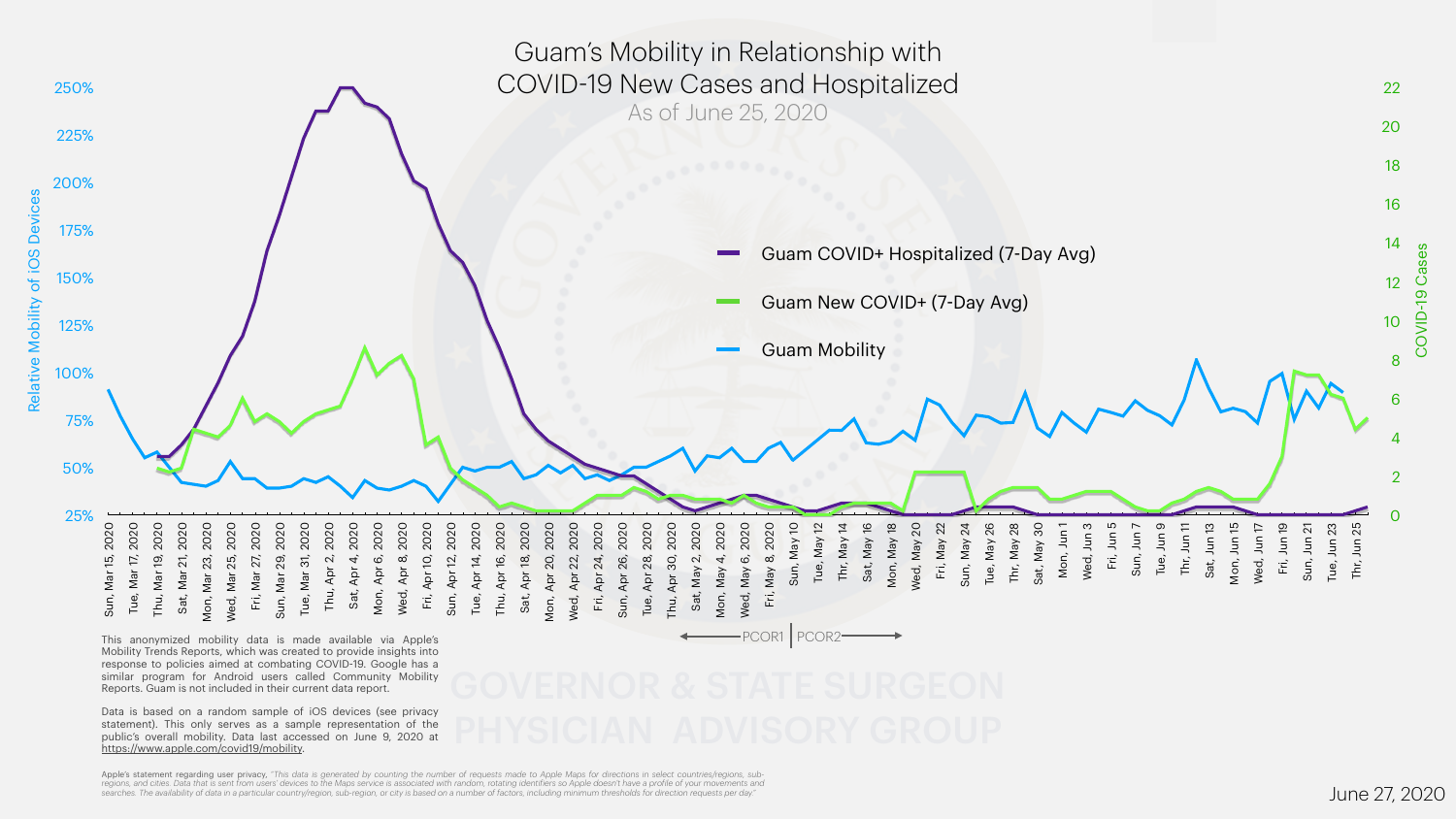

Apple's statement regarding user privacy, "This data is generated by counting the number of requests made to Apple Maps for directions in select countries/regions, subregions, and cities. Data that is sent from users' devices to the Maps service is associated with random, rotating identifiers so Apple doesn't have a profile of your movements and *searches. The availability of data in a particular country/region, sub-region, or city is based on a number of factors, including minimum thresholds for direction requests per day."*



This only serves as a sample representation of the public's overall mobility. Data last accessed on June 9, 2020 at [https://](https://www.apple.com/covid19/mobility) [www.apple.com/covid19/mobility.](https://www.apple.com/covid19/mobility)

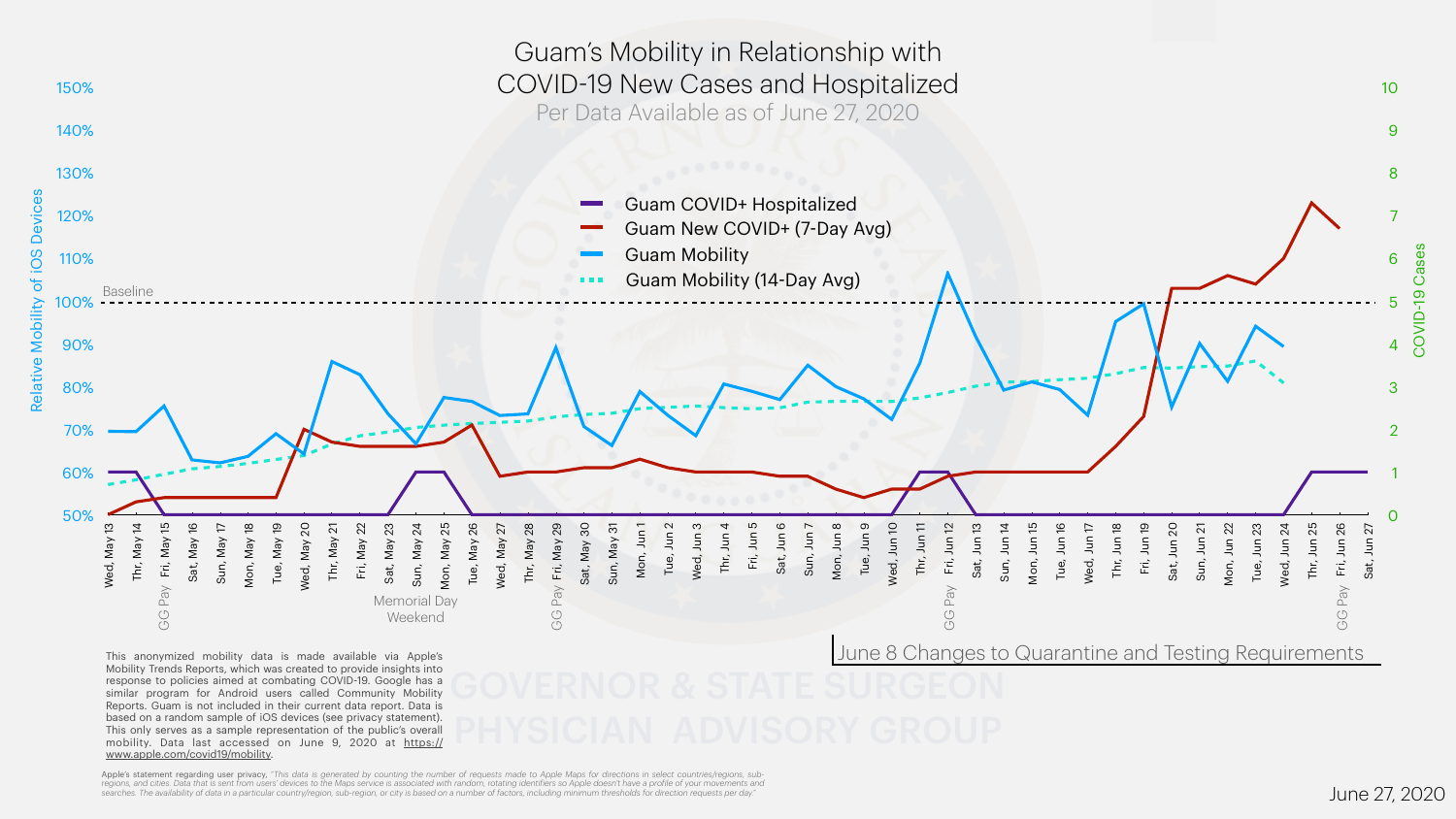# New Quarantine, Testing, and Monitoring Requirements for Travelers Entering Guam

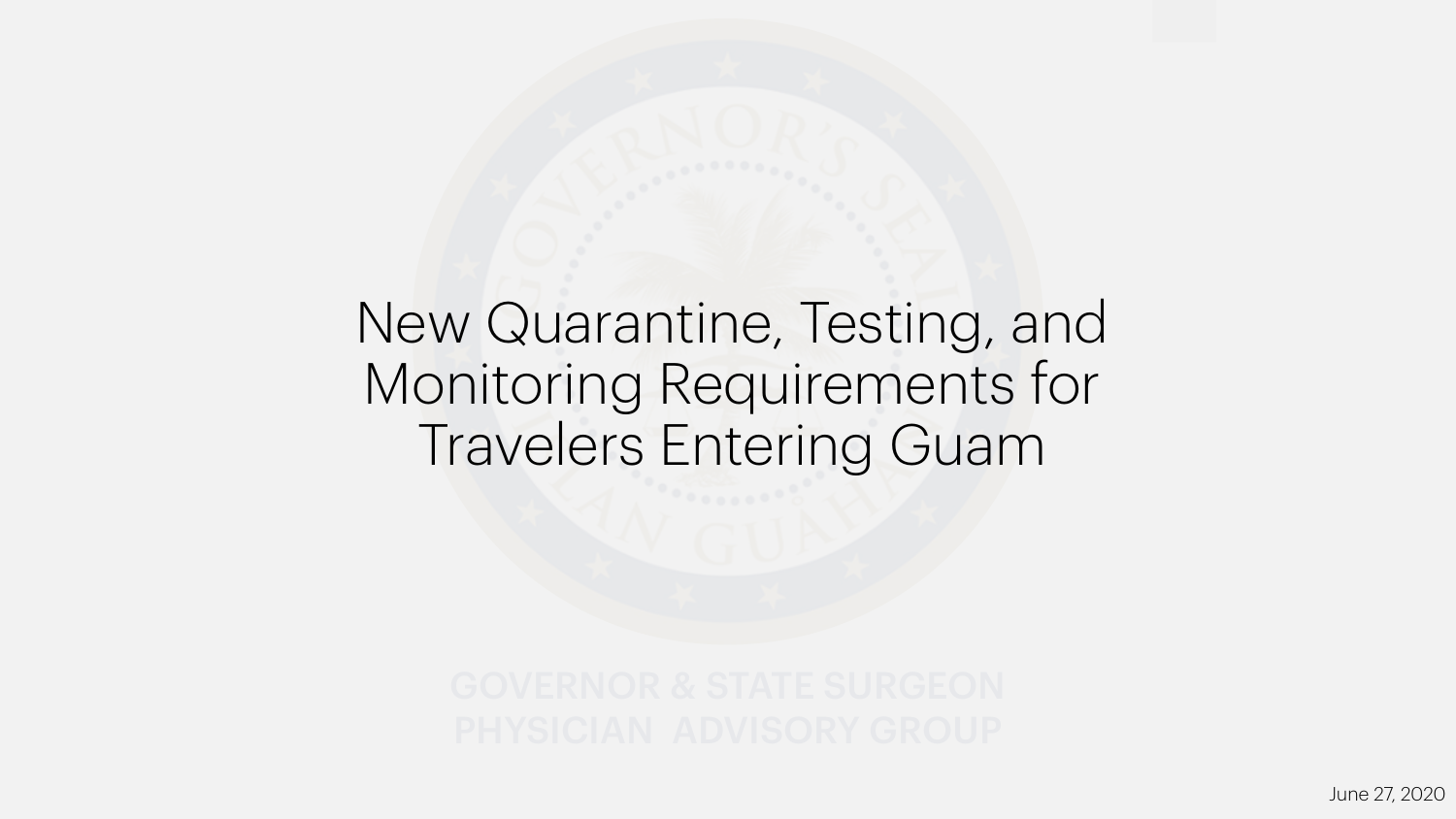## **International Hot Spot Arrivals**

## **Domestic & International Non-Hot Spot Arrivals**

**QUARANTINE**  14-Day Mandatory for All)

ALL persons having originated from or traveled through international locations deemed to be "hot spots" shall be subject to 14-day quarantine at a GovGuam approved quarantine facility.

GOVERNOR & STATE SURGEON Not apply to domicd as a sound y, location with so we to case doubling rate reso than every so days. A won not opet<br>location has a COVID-19 case doubling rate greater than or equal to every 30 days. Countries/locations hot A "Hot Spot" is defined as a country/location with COVID-19 case doubling rate less than every 30 days. A "Non-Hot Spot" ultimately be determined and updated by the Department of Public Health and Social Services in consultation with the Governor and State Surgeon's Physician Advisory Group. Reference data sources from Johns Hopkins University, World Health Organization and other local government reports as compiled and regularly updated via The New York Times' Coronavirus Map: Tracking the Global Outbreak at https://www.nytimes.com/interactive/2020/world/coronavirus-maps.html **Example 1998**<br>
Fight<br>
Mon-Hot spot Arrivals<br>
Fight<br>
Non-Residents<br>
Mon-Hot spot A<br>
flight<br>
Non-Residents<br>
Mon-Hot spot Arrivals<br>
In the contract of the contract of the Day Mandatory for All)<br>
Non-Hot spot Arrivals<br>
Fight<br>

**FLIGHT**

**RESIDENCY**

14-day quarantine at home residence allowed. No test required.

14-day quarantine at personal residence or rental lodging with negative PCR test within 1 week of arrival. Otherwise, will complete in GovGuam approved quarantine facility.





Testing is NOT required to board flight

# Residents Non-Residents **RESIDENCY** Residents Non-Residents

Testing is NOT required to board

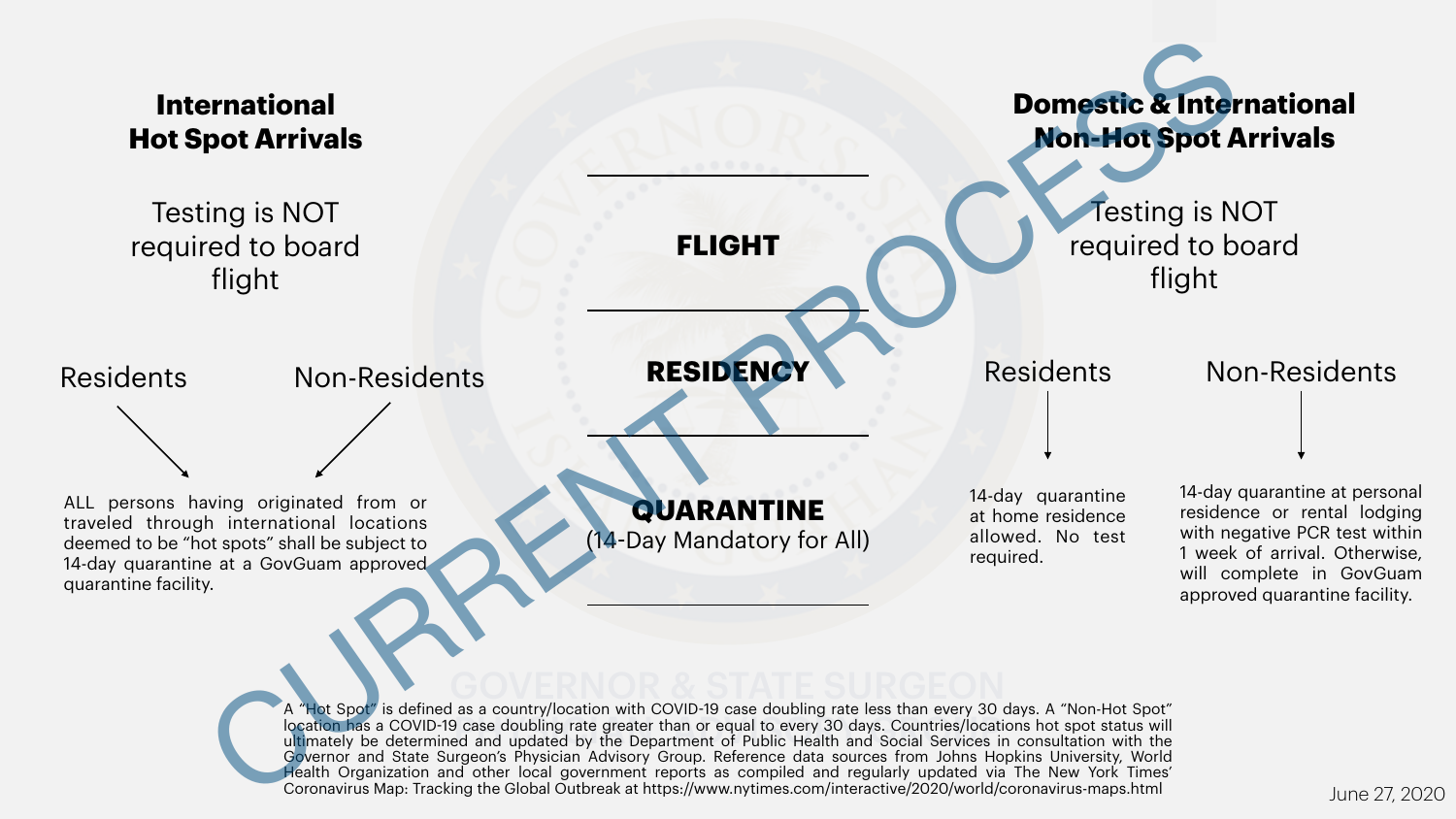## New Policy for Travelers Entering Guam

Due to the recent increase in COVID-19 cases on Guam and around the world, the following changes will be made to Quarantine, Testing, and Monitoring requirements for all travelers entering Guam, effective after midnight on Wednesday, July 1, 2020.

2. For the US, risk status will be determined on a state-by-state level,

Idue III certain infined circuitistances. 5. Residency status will NOT determine the level of quarantine or testing required. Considerations for alternate quarantine locations

cations will be determined by a calculate<br>AD) ceoro which primarily assossor an a 6. High Risk locations will be determined by a calculated COVID-19 Area Risk (CAR) score, which primarily assesses an area's recently calculated Case Doubling Time and Test Positivity Rate. June 27, 2020



3. The default level of quarantine required upon arrival on Guam is based on whether or not a traveler is coming from a High Risk Area.

- 1. Hotspot locations will be renamed as "High Risk Areas"
- to include territories.
- 
- *length.*
- will still be made in certain limited circumstances.
- 

4. A Pre-Arrival Negative PCR Test, in particular those traveling from a High Risk Area, is necessary to *determine the location of quarantine required and eligibility to qualify for an abbreviated quarantine*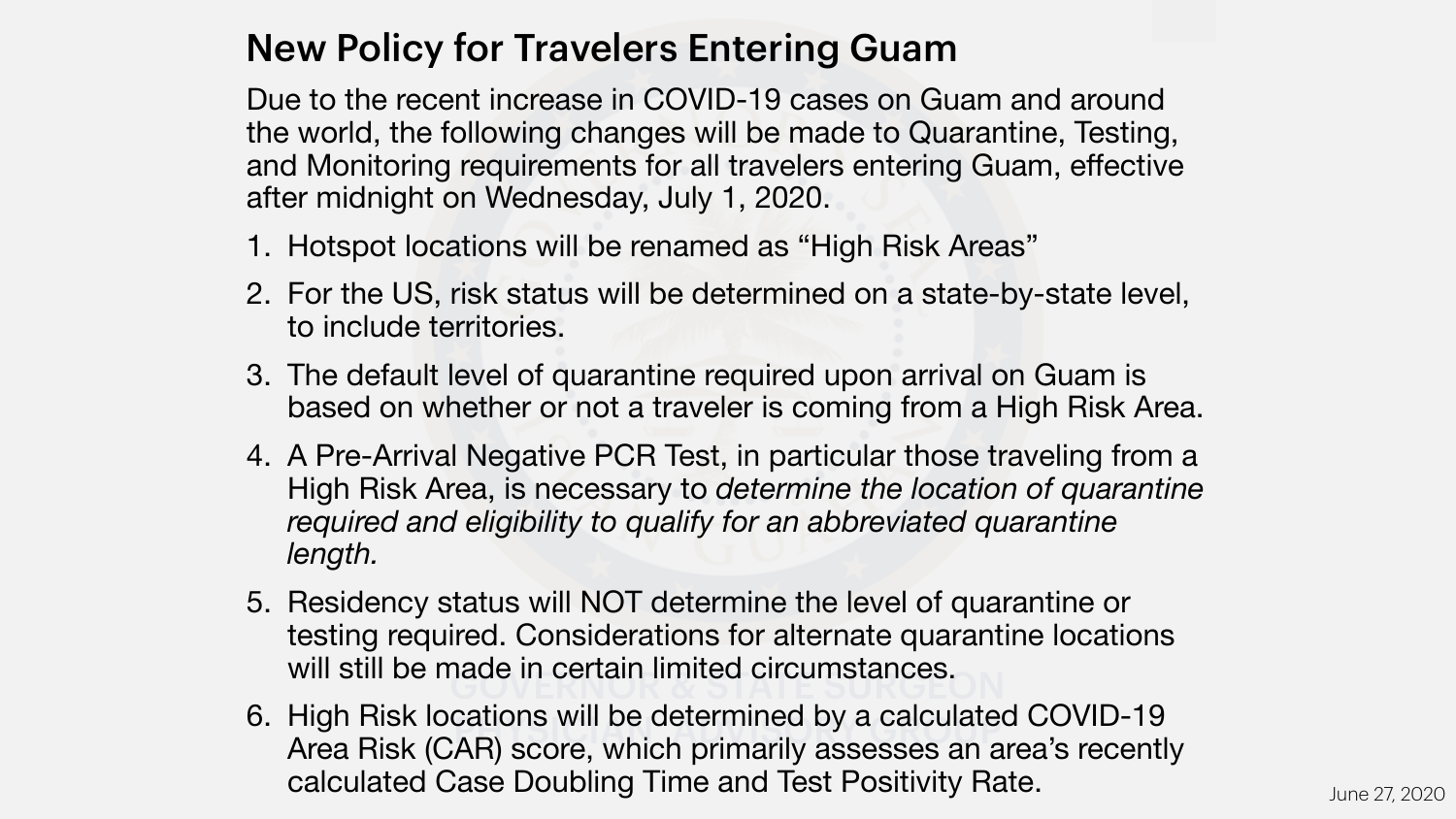Government Facility Quarantine

Negative PCR Test <72 hours prior to arrival on Guam?



No

No Post-Arrival PCR Test

GOVERNOR & STAT Complete Full 14-Day **Quarantine** 

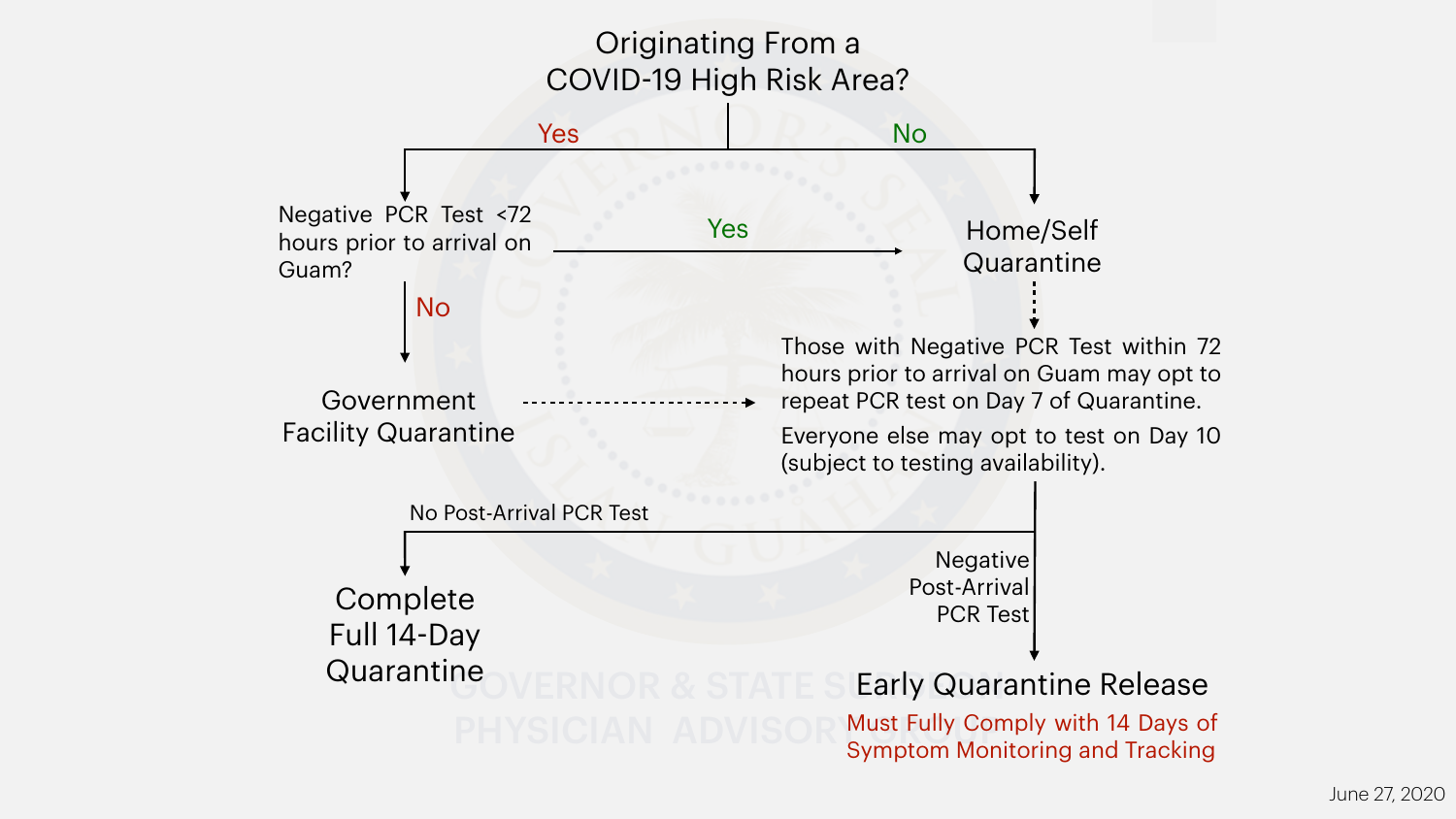| <b>High Risk States</b> |                       | <b>High Risk Asian/Pacific</b><br><b>Countries</b> | <b>Other High Risk</b><br><b>Continents/Areas</b> |
|-------------------------|-----------------------|----------------------------------------------------|---------------------------------------------------|
| Alabama                 | <b>Nevada</b>         | <b>Bangladesh</b>                                  | <b>Africa</b>                                     |
| Arizona                 | <b>North Carolina</b> | India                                              | <b>Central America</b>                            |
| <b>Arkansas</b>         | Oklahoma              | Indonesia                                          | <b>Middle East</b>                                |
| California              | Oregon                | <b>Nepal</b>                                       | <b>South America</b>                              |
| Florida                 | <b>South Carolina</b> | Philippines                                        |                                                   |
| Georgia                 | <b>Tennessee</b>      |                                                    |                                                   |
| Idaho                   | <b>Texas</b>          | <u>AVEDNOD 2 STATE SI DCEON</u>                    |                                                   |
| Mississippi             | <b>Utah</b>           | VEIAI AN ADWODY ADAHD<br>IJIUMN ADVIJUKI UKUUF     |                                                   |